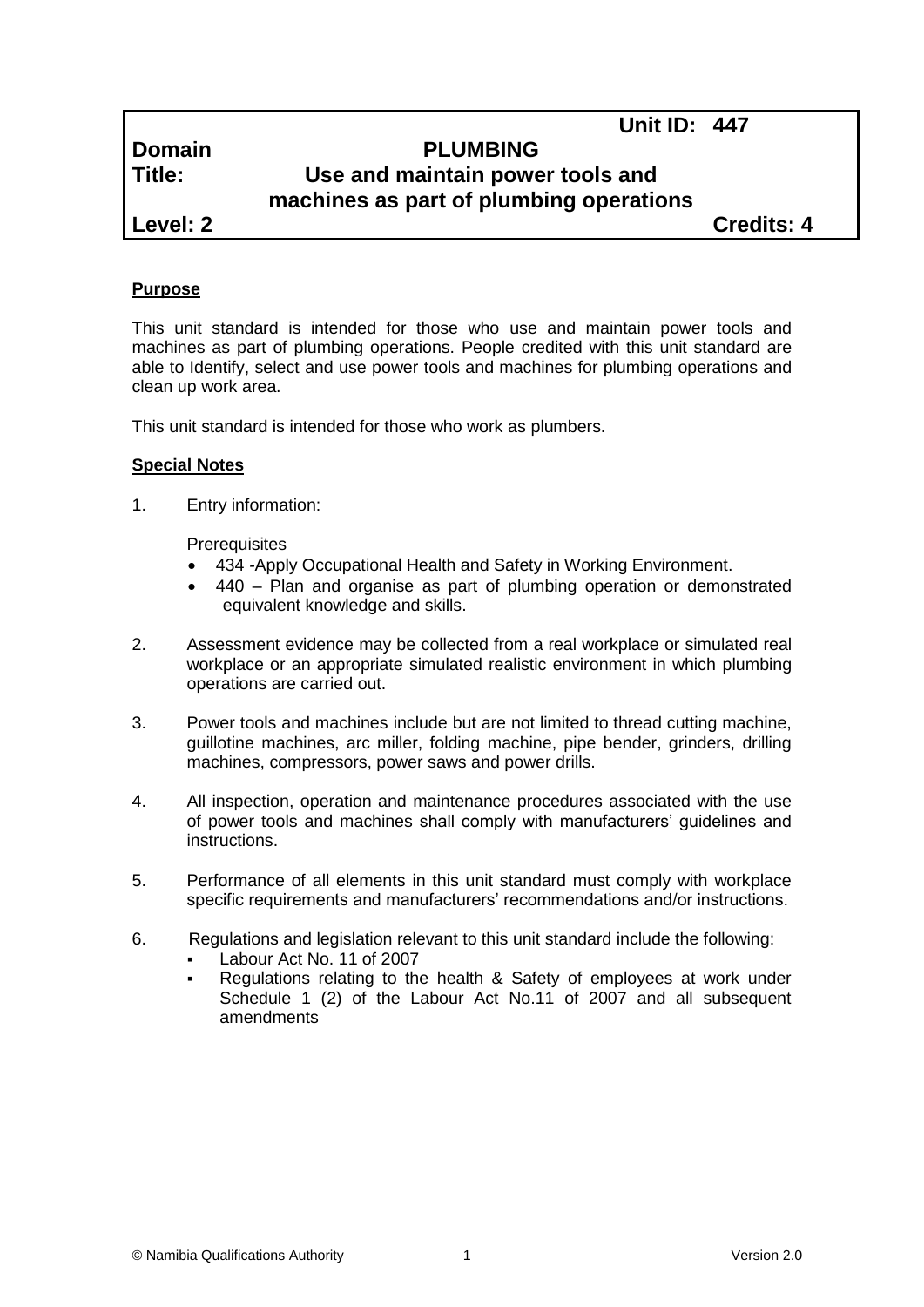## **Quality Assurance Requirements**

This unit standard and others within this subfield may be awarded by institutions which meet the accreditation requirements set by the Namibia Qualifications Authority and the Namibia Training Authority and which comply with the national assessment and moderation requirements. Details of specific accreditation requirements and the national assessment arrangements are available from the Namibia Qualifications Authority and the Namibia Training Authority on [www.nta.com.na.](http://www.nta.com.na/)

# **Elements and Performance Criteria**

#### **Element 1: Identify, select and use power tools and machines for plumbing operations**

#### **Performance Criteria**

- 1.1 Types and functions of power tools and machines used in plumbing operations are identified.
- 1.2 The methods of operation of power tools and machines are identified from manufacturers' instructions.
- 1.3 Specific safety requirements are identified and applied.
- 1.4 Personal protective equipment required for the operation of power tools and machines is identified, worn and maintained in line with regulatory and workplace requirements.
- 1.5 Power tools and machines are used safely and effectively in line with manufacturers' recommendations and regulatory requirements.

#### **Element 2: Clean up work area**

#### **Performance Criteria**

- 2.1 Work is completed and appropriate personnel notified in line with workplace procedures.
- 2.2 Work area is cleared of waste, cleaned, restored and secured in line with workplace procedures.
- 2.3 Power tools and machines are cleaned, checked and maintained in line with workplace procedures.
- 2.4 Work completion details are finalised in line with workplace procedures.